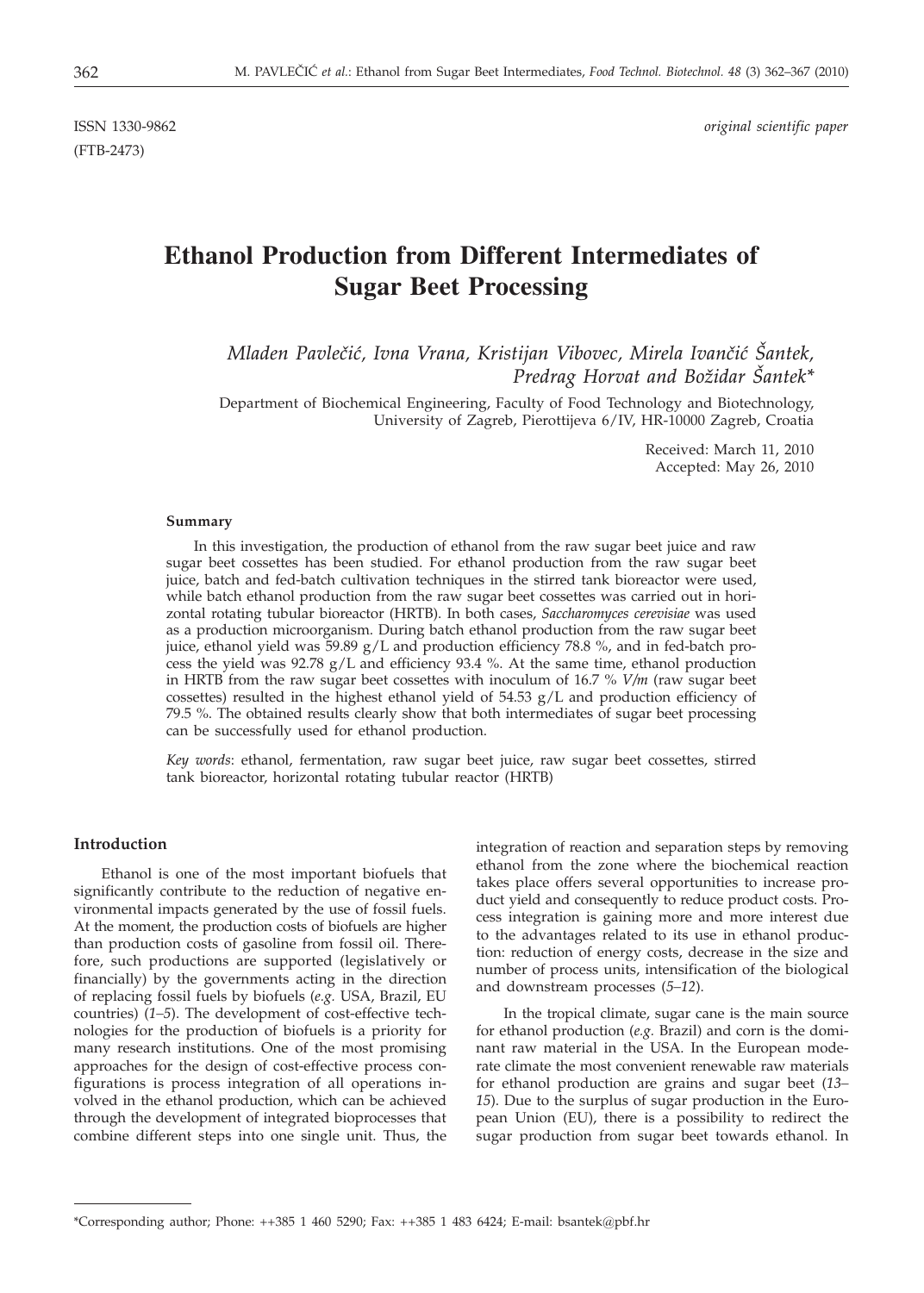terms of the design of ethanol production processes from sucrose-containing materials, the availability and transport costs of the feedstock continue to play a crucial role when new cost-effective production facilities are planned despite the relative maturity of the involved conversion technologies (*5,8,11*). According to the available technical equipment and current 'state of the art' technology for the fermentative production of ethanol, it is possible to use some intermediate products from sugar production (*e.g.* raw sugar juice with 14–18 % sugar or concentrated sugar syrup with 65–67 % sugar) as well as by- -products (*e.g.* molasses containing approx. 50 % sugar). Traditional production of raw sugar juice is characterized by water extraction from sugar beet cossettes. The obtained raw sugar juice can be used either directly for ethanol and sugar production, or it can be concentrated in an evaporator and stored for several months. Raw sugar beet juice and/or concentrate can be used both for sugar production by crystallization and for fermentative ethanol production. For sugar production, raw juice needs to be purified by pulp separation and microfiltration to remove bigger particles, high molecule colourants, proteins and microorganisms. Purified juice (permeate) can be subjected to evaporation and crystallization to obtain sugar. Retentate from microfiltration (all nitrogen components, beet tissue and other impurities) can be mixed with raw sugar beet juice and used for fermentative ethanol production (*16,17*).

The aim of this work is to evaluate the ethanol production from different intermediates of sugar beet processing such as raw sugar beet cossettes and juice in order to improve the efficiency of this bioprocess. For ethanol production from raw sugar beet juice, batch and fed-batch cultivation techniques were used during fermentation in stirred tank bioreactor. The newly designed type of horizontal rotating tubular bioreactor (HRTB) was used for ethanol production from raw sugar beet cossettes (semi- -solid-state fermentation).

#### **Materials and Methods**

## *Microorganism, media and inoculum preparation*

In this research, yeast *Saccharomyces cerevisiae* was used as production microorganism. It was maintained on malt extract agar, which was also used for CFU determination. Raw sugar beet juice and raw sugar beet cossettes (containing approx. 14–16 % of sucrose) were used as media for fermentative ethanol production. For inoculum preparation, raw sugar beet juice was used with the addition of 1 g/L of  $NH_4H_2PO_4$  as a source of nitrogen and phosphorus. Media were sterilized at 121 °C for 20 min prior to yeast inoculation. The required amount of yeast suspension for ethanol production in bioreactors (strirred tank bioreactor and HRTB) was obtained by yeast cultivation on rotary shaker at 100 rpm and 28 °C for 72 h.

## *Ethanol production from raw sugar beet juice in stirred tank bioreactor*

Ethanol production from raw sugar beet juice in stirred tank bioreactor (STB) at 28 °C was studied. The bioreactor was inoculated with 10 % (by volume) yeast

suspension previously grown on rotary shaker. The working volume of STB was 5 L and the bioreactor was sterilized together with the medium (raw sugar beet juice with 1  $g/L$  of NH<sub>4</sub>H<sub>2</sub>PO<sub>4</sub>) at 121 °C for 20 min prior to inoculation. Batch and fed-batch cultivation techniques were used for ethanol production from raw sugar beet juice. During batch process, pH value was maintained in the range from 4.5 to 5.0 by the addition of 0.1 M NaOH and  $0.1$  M H<sub>2</sub>SO<sub>4</sub>. Aeration was conducted for the first 12 h of fermentation and  $pO<sub>2</sub>$  level was maintained at approx. 30 % of air saturation by the alteration of stirrer speed and air flow rate. Batch phase of the fed-batch process was done in the same way. The feeding in the fed- -batch process started when carbon source was almost completely depleted. It was performed by the addition of a few portions of concentrated sugar beet juice (which contained approx.  $800 \text{ g/L}$  of sugar) depending on the rate of substrate depletion. In this experiment, feeding was done five times by the addition of 200 mL of concentrated sugar beet juice. Fed-batch cultivation was conducted until the constant ethanol concentration was reached.

## *Ethanol production from raw sugar beet cossettes in horizontal rotating tubular bioreactor*

In this investigation, ethanol production from raw sugar beet cossettes in a new type of HRTB was also examined. HRTB is constructed as a 0.60 m long stainless steel tube with an inside diameter of 0.25 m. The interior of the HRTB contains two paddles (0.04 m height and 0.6 m length) fixed on the bioreactor wall in order to improve mixing and homogenization of the bioreactor content. The bioreactor was placed on the bearings that enable rotation of the whole bioreactor. Ethanol production in HRTB was done at room temperature after bioreactor sterilization at 121 °C for 30 min. Batch cultivation technique was used for ethanol production. Fermentation of 5 kg of nonsterile raw sugar beet cossettes (23 % dry matter) started by the addition of different quantities of inoculum (9.1–23.7 % *V/m* of raw sugar beet cossettes) in order to define the broth minimal liquid content. During this research, HRTB was periodically rotated due to the bioreactor content homogenization. The process of ethanol fermentation was monitored by sampling the liquid and the solid part (beet cossettes) of the broth. After that, the cossettes were pressed to obtain liquid samples for analytical purposes.

## *Analytical methods and bioprocess efficiency parameters*

Yeast growth was monitored in the liquid phase of the samples by centrifuging and drying at 105 °C for 48 h. Yeast growth during ethanol production in STB was also monitored by measuring the absorbance at 600 nm. The CFU number was determined by standard microbiological methods (Petri dishes were incubated at 28 °C for 48 h). During fermentation in HTRB, dry mass of sugar beet cossettes was determined gravimetrically. Liquid samples from both fermentations were centrifuged for 15 min at 4500 rpm. Supernatants were used for substrate (sucrose, glucose and fructose), product (ethanol) and by-product (glycerol, acetate and lactate) determina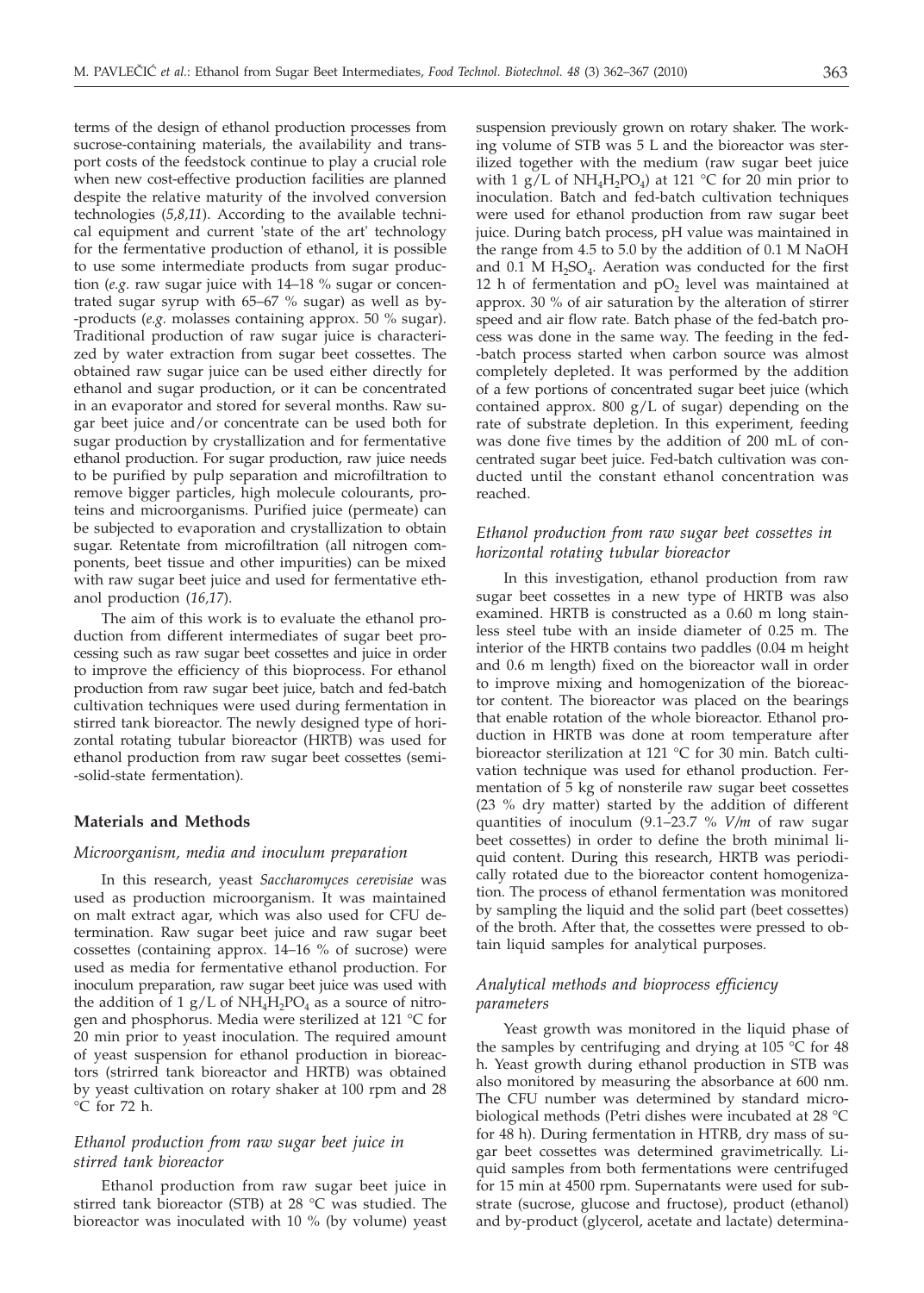tion by HPLC with Supelcogel™ C-610H column (Shimadzu CLASS-VP LC-10A*VP*, Shimadzu, Kyoto, Japan). All fermentation experiments were conducted in duplicate and all samples were analysed in triplicate. Bioprocess efficiency parameters were determined by standard procedures. Ethanol conversion coefficient  $(Y_{P/S})$  was calculated by the following equation:

$$
Y_{P/S} = \frac{P - P_0}{S_0 - S} = \frac{\Delta m_{P,T}}{\Delta m_{S,T}}
$$

where  $P$  and  $P_0$  are ethanol concentration at the end and the beginning of fermentation, respectively and  $S_0$  and  $S$ are substrate concentration at the beginning and the end of process, respectively. Furthermore,  $\Delta m_{\text{PT}}$  is the total mass of the product obtained in the bioreactor, and  $\Delta m_{S,T}$  is the total mass of consumed substrate in the bioreactor.

Bioprocess efficiency (*E*) was estimated as a ratio between experimental  $(Y_{P/S})$  and theoretical conversion coefficient  $(Y_{P/S})_T$ :

$$
E = \frac{Y_{P/S}}{(Y_{P/S})_T}
$$

where  $(Y_{P/S})_T$ =0.538 g/g is theoretical conversion coefficient of sucrose into ethanol.

Bioprocess productivity (Pr) was determined by the following equation:

$$
\Pr = \frac{P - P_0}{t} = \frac{\Delta m_{P,T}}{Vt} \tag{3/}
$$

where *t* is cultivation time and *V* is working volume of the bioreactor.

#### **Results and Discussion**

In this research, ethanol production from different intermediates of sugar beet processing (cossettes and juice) was studied. For ethanol production from raw sugar beet juice, batch and fed-batch cultivation techniques were used in STB. The newly designed type of horizontal rotating tubular bioreactor (HRTB) was used for ethanol production during semi-solid-state fermentation on raw sugar beet cossettes.

## *Ethanol production from raw sugar beet juice in stirred tank bioreactor*

A preliminary study was performed in order to define the suitability of raw sugar beet juice as a medium for ethanol production. These preliminary results (data not shown) indicated that it is necessary to correct the content of raw sugar beet juice in order to achieve adequate yeast growth. For that purpose,  $NH_4H_2PO_4$  was added as a source of nitrogen and phosphorus. From shake flask research (data not shown), it was concluded that the addition of 1 g/L of  $NH_4H_2PO_4$  to raw sugar beet juice is sufficient for considerable increase of yeast growth and ethanol production. It was also observed that 12-hour aeration at the beginning of fermentation considerably increased yeast growth and accelerated ethanol production.

Batch process of ethanol production from raw sugar beet juice with  $1 g/L$  of  $NH<sub>4</sub>H<sub>2</sub>PO<sub>4</sub>$  is presented in Figs. 1 and 2. After sterilization and cooling at the working temperature of 28 °C, bioreactor was inoculated with 10 % (by volume) yeast suspension previously grown on rotary shaker. As it can be seen in Fig. 1, sugar was completely consumed after 78 h whereby ethanol, as the main fermentation product, and glycerol, as the main by-product, were obtained. At the end of the fermentation, total ethanol concentration was 63.12 g/L and glycerol concentration 9.7 g/L. However, the net production of ethanol in this fermenation was 59.89 g/L due to the fact that 3.16 g/L of ethanol was introduced by inoculation. In this batch process, yeast growth was observed only in the first 12 h of fermentation as a consequence of the avialability of oxygen, nitrogen and phosphorus sources in the broth (Fig. 2). After that period, biomass concentration (*X*) and yeast cell number (log *N*) were at approximately constant level due to the fact that yeast started



**Fig. 1.** Alteration of substrate  $(S, \bullet)$ , ethanol  $(P_1, \bullet)$  and glycerol  $(P_2, \Delta)$  concentration during batch fermentation of raw sugar beet juice in stirred tank bioreactor



**Fig 2.** Alteration of dry biomass  $(X, \bullet)$ , viable cell number (log *N*,  $\blacktriangle$ ), broth absorbance ( $A_{600 \text{ nm}}$ ,  $\triangle$ ) and pH ( $\Box$ ) during batch fermentation of raw sugar beet juice in stirred tank bioreactor

to produce ethanol under anaerobic conditions. As it can be seen in Fig. 2, changes of absorbance (*A*) were in agreement with the changes of biomass concentration (*X*) and viable cell number (log *N*). Therefore, the broth absorbance can be used as an indicator of biomass growth. Changes of pH value during the fermentation are in agreement with the rate of substrate consumption. The productivity of batch process was 0.608 g/(L·h).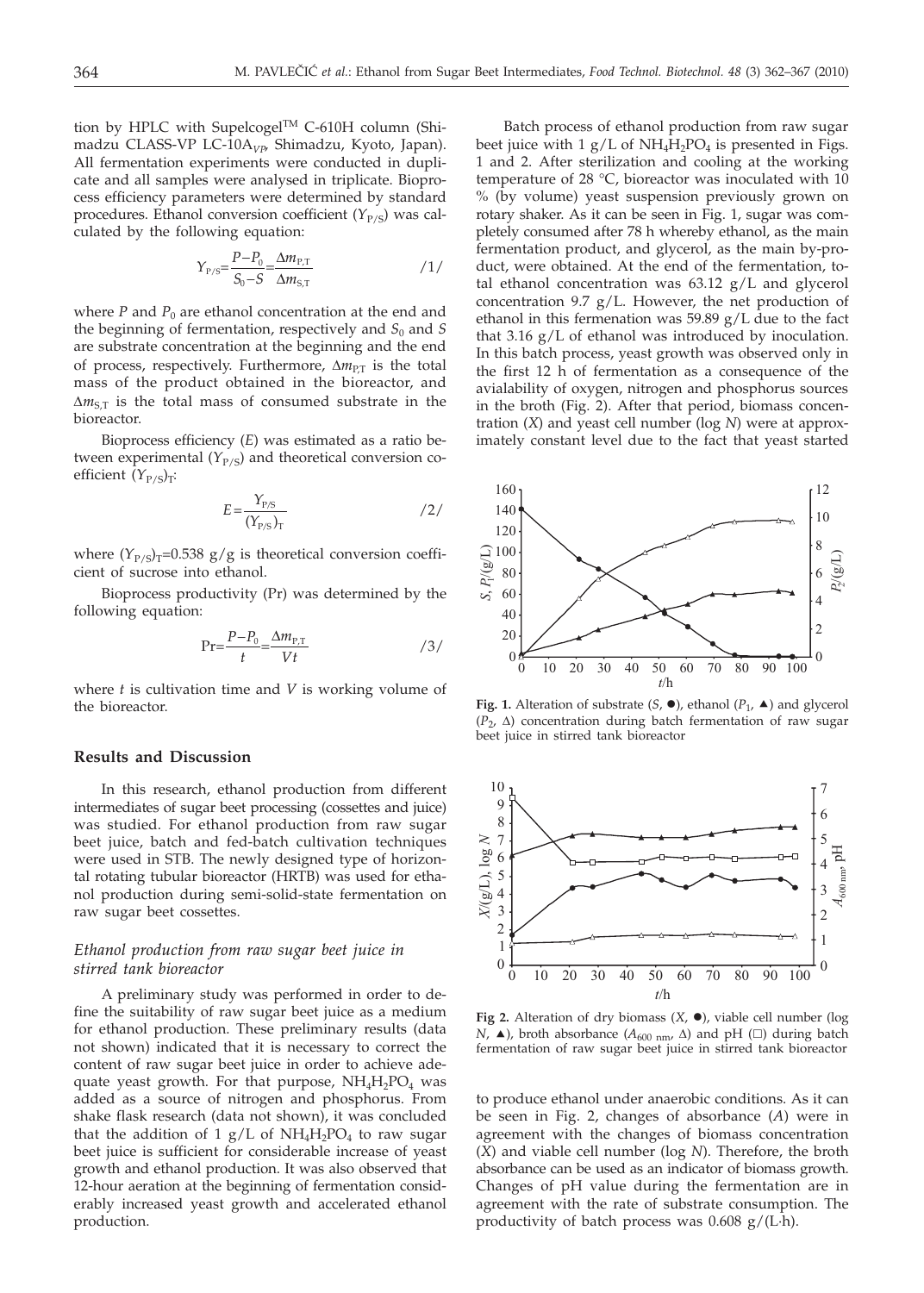A fed-batch process was also investigated in order to increase the efficiency of ethanol production. Initial substrate concentration in the medium was reduced to 75 g/L to avoid substrate inhibition effect at the beginning of fermentation. During fed-batch process, feeding was performed by the addition of a few portions of concentrated raw sugar beet juice (containing approx. 800 g/L of sugar). Dynamics of feeding process was controlled depending on the substrate consumption rate and the new feed portion was added to the bioreactor when substrate concentration dropped below 10 g/L. Batch phase was carried out under the same conditions as described in the previous experiment. As it can be seen in Fig. 3, permanent increase of ethanol concentration was observed during feeding, which is an indicator that feeding dynamics is in agreement with ethanol production by yeast cells. At the end of this process, ethanol concentration was 97.99 g/L, which is in agreement with literature (*16,17*). At the same time, constant increase of glycerol concentration was also detected during feeding, which can be explained as a consequence of substrate availability under these conditions. Glycerol concentration at the end of fed-batch process was 9.84 g/L, which is in agreement with previous results. Again, as observed in the batch process, absorbance was a good indicator of yeast growth. In fed-batch process, higher ethanol production efficiency (*E*=93.4 %), but lower productivity (Pr=  $0.503$  g/(L·h)) were detected compared to the batch process.



**Fig. 3**. Alteration of substrate  $(S, \blacksquare)$ , ethanol  $(P_1, \blacktriangle)$ , glycerol  $(P_2, \Box)$  and biomass  $(X, \bullet)$  concentration, pH (O) and broth absorbance ( $A_{600 \text{ nm}}$ ,  $\Delta$ ) during fed-batch fermentation of raw sugar beet juice in stirred tank bioreactor. Arrows represent the addition of concentrated fresh medium during the fed-batch process

# *Ethanol production from raw sugar beet cossettes in HRTB*

During this research, ethanol fermentation was monitored by sampling both liquid and solid part (beet cossettes) of the broth. After the fermentation, the cossettes were pressed to obtain liquid samples for analysis. The main goal of this investigation was to define the minimal liquid content of the broth that is required for ethanol fermentation with yeast *S. cerevisiae*. Therefore, ethanol fermentation in HTRB was performed with different initial volumes of inoculum (9.1–23.7 % *V*/*m* of raw sugar beet cossettes) at room temperature  $((20\pm2)$ 

°C). On the basis of preliminary fermentations (data not shown), it was proven that raw sugar beet cossettes have sufficient amount of nitrogen and phosphorous sources for yeast growth so it was not essential to add inorganic salt to the broth. During these fermentations, HRTB was periodically rotated in order to homogenize the bioreactor content. At the beginning of all experiments in HRTB, dry matter content of raw sugar beet cossettes was 23 % and at the end of experiments it was 12 %. Sugar concentration in the juice squeezed from raw sugar beet cossettes was approx. 110  $g/L$ . In all experiments, it was observed that sugar concentration in the liquid part was lower than in the solid part of the broth due to the fact that certain time (approx. 20 h) is required for sugar diffusion from the cossettes into the liquid. Furthermore, at the start of all HRTB experiments ethanol concentration was approx. 15 g/L as a consequence of ethanol addition with the inoculum. Initial yeast cell number in the liquid part of the broth was approx.  $10^8$  CFU/mL. It was noticed that sampling procedure could be a reason for errors in the fermentation monitoring due to the heterogeneity of the solid part of the broth. In order to obtain an accurate view of ethanol fermentation under these conditions, it was necessary to take samples from the liquid as well as from the solid part of the fermentation broth. As an example of ethanol fermentation from raw sugar beet cossettes in HRTB, fermentation with the inoculum of 16.7 % *V*/*m* (raw sugar beet cossettes) was selected. Results of this fermentation are presented in Figs. 4–6. As it can be seen in Figs. 4 and 5, the substrate was almost completely depleted after 50 h, in both liquid and solid part of the fermentation broth. This phenomenon is similar to the sugar beet juice fermentation in stirred tank bioreactor and it can be explained by the fact that liquid content in the broth during fermentation with inoculum of 16.7 % *V*/*m* (raw sugar beet cossettes) is sufficient for successful ethanol fermentation in HRTB. Due to the substrate consumption from the fermentation broth, dry matter of the cossettes was reduced for the quantity of consumed sugar. Ethanol and by-products (glycerol and acetate) were synthesized as a consequence of substrate consumption. At the end of fermentation, ethanol concentration in the solid part (beet cossettes) was 67.89 g/L (Fig. 4) and in



**Fig. 4.** Alteration of substrate  $(S, \bullet)$ , ethanol  $(P_1, \bullet)$ , glycerol  $(P_2, \Delta)$  and acetate  $(P_3, \Box)$  concentration and dry mass of sugar beet cossettes (DM, O) during fermentation in HRTB with the inoculum of 16.7 % (*V*/*m*)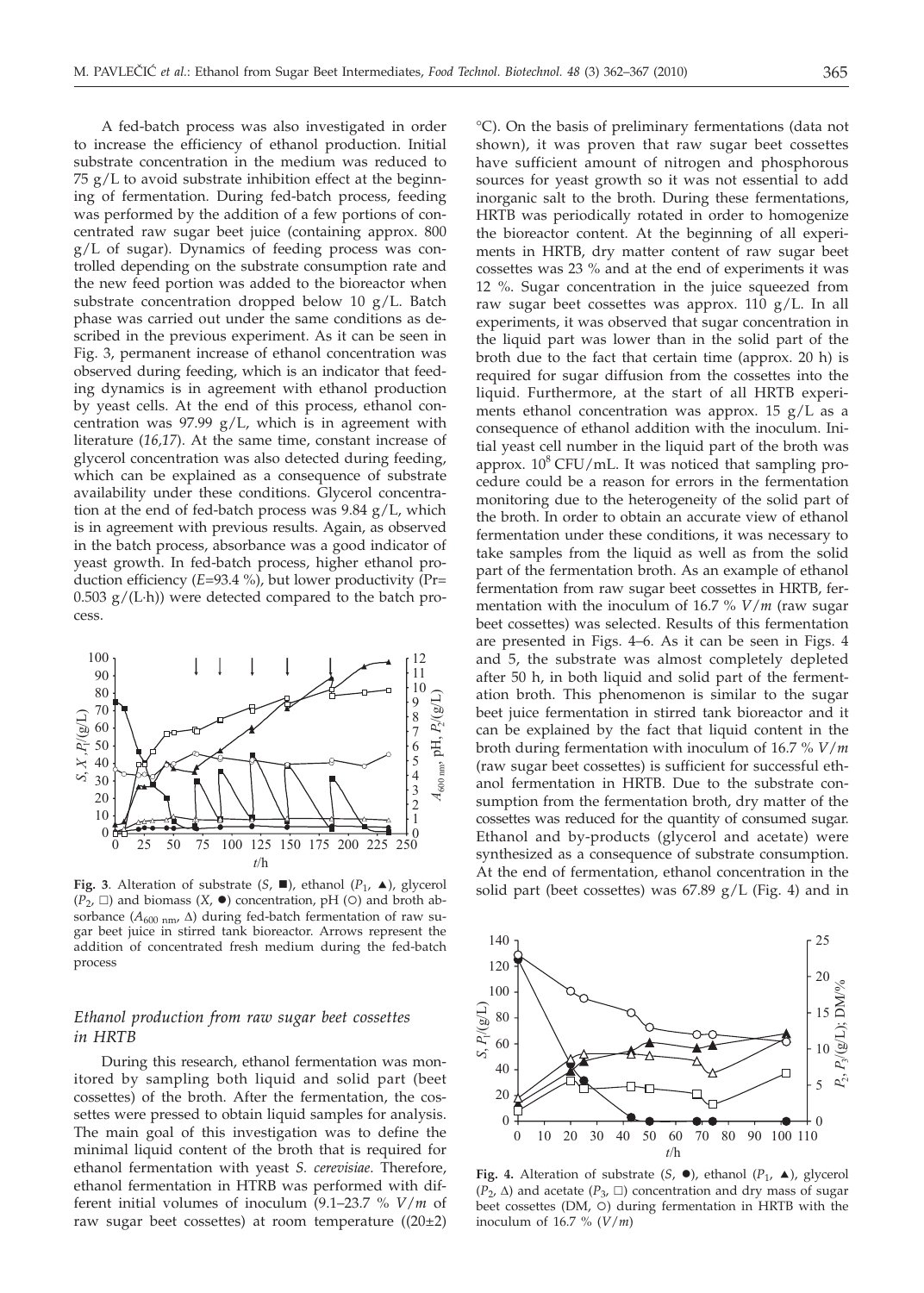the liquid part of the broth was  $62.9$  g/L (Fig. 5). On the basis of these results, it is clear that raw sugar beet cossettes can be used directly for ethanol fermentation, but more detectable by-products (*e.g*. glycerol, acetate and lactate) were produced compared to the fermentation on raw sugar beet juice. This can be explained by



**Fig. 5.** Alteration of substrate  $(S, \bullet)$ , ethanol  $(P_1, \bullet)$ , glycerol  $(P_2, \Delta)$  and acetate  $(P_3, \Box)$  concentration in the liquid part of the fermentation broth in HRTB with the inoculum of 16.7 % (*V*/*m*)

the presence of other microorganisms on nonsterile raw sugar beet cossettes. At the end of this experiment, the by-product (glycerol and acetate) concentrations were in the range from 6.1 to 11.5  $g/L$ . As it can be seen in Fig. 6, pH value was reduced in the liquid part of the medium as a consequence of substrate consumption and by- -product synthesis (*e.g.* acetate and lactate). The expected slight increase of dry biomass and cell number were observed due to the biomass growth. Some oscillations in the dry biomass were detected as a consequence of experimental errors and system heterogeneity. Temperature was kept at approximately constant level during the whole experiment, which indicates that the fermentation process was carried out at approximately constant rate (Fig. 6). In all other experiments of ethanol production from raw sugar beet cossettes in HRTB similar fermentation results were obtained.



**Fig. 6.** Alteration of dry biomass  $(X, \bullet)$ , viable cell number (log *N*,  $\blacktriangle$ ), pH value ( $\square$ ) and temperature (*T*,  $\triangle$ ) in the liquid part of the fermentation broth in HRTB with the inoculum of 16.7 % (*V*/*m*)

# *Comparison between different systems for ethanol production*

Comparison between different systems for ethanol production was done on the basis of bioprocess efficiency parameters such as conversion coefficient  $(Y_{P/S})$ , efficiency (*E*) and productivity (Pr). As it can be seen in Table 1, the obtained ethanol concentration in batch fermentation using the raw sugar beet juice was  $59.89 \text{ g/L}$ and productivity  $0.608$  g/(L·h). The efficiency of the batch fermentation of raw sugar beet juice was 78.8 %. It is defined as a ratio between experimental and theoretical conversion coefficients. For theoretical conversion coefficient, sucrose conversion coefficient was chosen due to the fact that sucrose is a prime sugar (>95 % of total sugar content) in sugar beet juice (*17*). During fed-batch process, the highest ethanol concentration (97.99  $g/L$ ) was observed. Therefore, the highest conversion coefficient  $(0.502 \text{ g/g})$  and efficiency  $(93.4 \text{ %})$  were also detected. However, due to the relatively long time period (234 h) required to reach this ethanol concentration, productivity was lower than in batch process  $(0.503 g/(L \cdot h))$ . During the study of ethanol production from the raw sugar beet cossettes in HRTB with different inoculum quantities (9.1–23.1 % *V*/*m* raw sugar beet cossettes), total mass of ethanol in the bioreactor was in the range from 158.87 to 242.90 g with bioprocess productivity in the range from 0.357 to 0.497  $g/(L \cdot h)$  (Table 1). Furthermore, the efficiency of ethanol production was in the range from 52.3 to 79.5 %. It is clear from the obtained results that the highest total mass of ethanol, conversion coefficient and efficiency were detected in the experiment with inoculum of 16.7 % *V*/*m* (raw sugar beet cossettes) in HRTB. Further increase of the inoculum volume had as a consequence an increase of ethanol concentration in the liquid part of fermentation broth in HRTB. This phenomenon can be explained by the fact that the increase of free water content in the broth is related to the more effective diffusion of sugar and ethanol from the cossettes. Under these conditions, further increase of ethanol production efficiency parameters was not detected and therefore, it can be concluded that the inoculum of 16.7 % (*V*/*m*) is sufficient for fermentation process. Increase of inoculum quantity in HRTB is also related to the increase of free water content in the broth, which consequently has an impact on the energy demand for ethanol separation by distillation. Comparison between ethanol production from raw sugar beet cossettes and juice pointed out slightly higher bioprocess efficiency during fermentation of raw sugar beet juice. This result clearly shows that raw sugar beet cossettes can be successfully used for ethanol production, which could simplify it considerably from the point of view of energy and economy.

## **Conclusions**

On the basis of the obtained results, it is clear that both intermediates of sugar beet processing can be successfully used for ethanol production. Raw sugar beet juice after the addition of nitrogen and phosphorus sources is a suitable complex medium for ethanol production. The use of appropriate cultivation techniques (fed- -batch or repeated batch) can significantly increase etha-